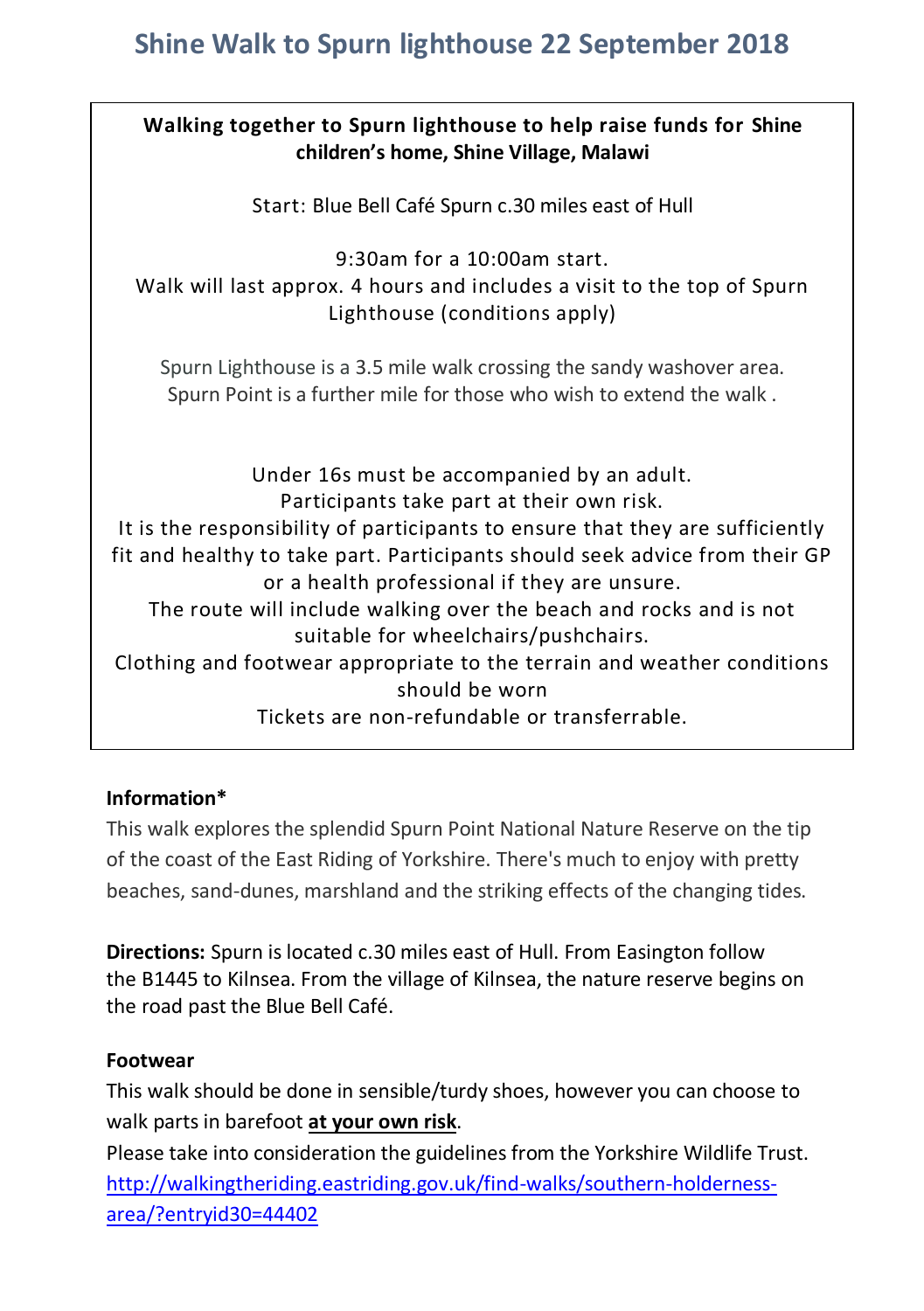# **Shine Walk to Spurn lighthouse 22 September 2018**

#### **Be prepared.**

Sand provides resistance, so walking on the beach is inherently more demanding than walking on concrete or other hard surfaces. With every step forward, your foot sinks into the sand and your foot and leg muscles work extra hard to push you up and propel you forward. That extra effort -- plus the fact that your bare foot moves through its full range of motion translates into more intense strength training for your arches, ankles and leg muscles.

**Walking in sand -- with or without shoes:** Because sand is an uneven surface, beach walking qualifies as a pro prioceptive exercise. In other words, stepping across sand challenges and develops your ability to know where your feet are without looking at them. In this way, sand walking is similar to standard pro prioceptive exercises, such as balancing one legged on a cushion with your eyes closed! It is recommended that trainers, boots and /or flip flops are carried to provide the best protection on the varying terrain and in varying weather conditions. **Spurn Lighthouse** is the tallest lighthouse in Northern England located at the end of the Spurn peninsula. (as one might expect!)

#### **Visitor Safety:**

## **Brown tail moth caterpillars**

In the scrub around the base of the lighthouse, and along into Chalk Bank, you may notice what look like tents stretched between branches, which are in fact the overwintering silk tents of the brown tail moth caterpillar. Whilst for many these caterpillars are harmless, they can cause itchy allergic skin reactions or respiratory issues for those with asthma or hay fever – so please don't touch the caterpillars or the tents.

## **Ticks**

You should wear long trousers and sleeves and to protect yourself from tick bites. Insect repellent is also advised. Check yourself after the walk. If a tick is found, remove using a dedicated tool or tweezers. Being bitten does not mean you will have caught Lyme disease. Attachment of 36-48 hours is usually required. <https://www.realfirstaid.co.uk/lyme-disease/>

## **Hand gel**

Please remember to wash your hands before eating – very slight risk of infectio[n https://www.nhs.uk/conditions/leptospirosis/](https://www.nhs.uk/conditions/leptospirosis/)